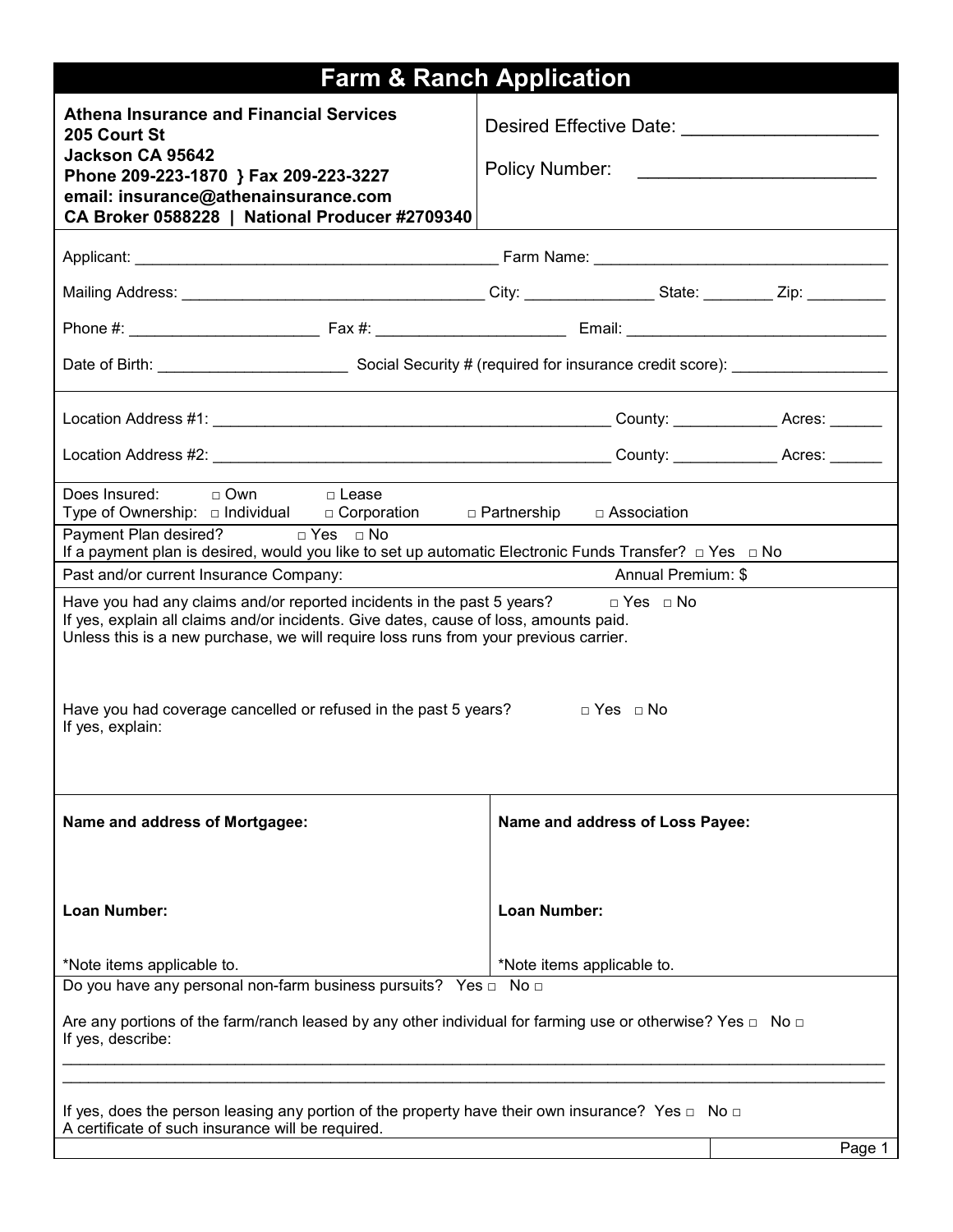# **Building Coverage Form**

| Applicant:                                                                                                                                                                                                                                                                                                                                                                                                                            |                                                                                                                                                                                      |                                                         |                                           |                                                                                                                                                                       |                                                |                                                |  |  |  |
|---------------------------------------------------------------------------------------------------------------------------------------------------------------------------------------------------------------------------------------------------------------------------------------------------------------------------------------------------------------------------------------------------------------------------------------|--------------------------------------------------------------------------------------------------------------------------------------------------------------------------------------|---------------------------------------------------------|-------------------------------------------|-----------------------------------------------------------------------------------------------------------------------------------------------------------------------|------------------------------------------------|------------------------------------------------|--|--|--|
| Please use a separate Building Coverage Form for each location with structures to be insured.                                                                                                                                                                                                                                                                                                                                         |                                                                                                                                                                                      |                                                         |                                           |                                                                                                                                                                       |                                                |                                                |  |  |  |
| Legal Description of Property:                                                                                                                                                                                                                                                                                                                                                                                                        |                                                                                                                                                                                      |                                                         |                                           |                                                                                                                                                                       |                                                |                                                |  |  |  |
| Deductible: 5500<br>$\Box$ \$1,000<br>□ 1%<br>□ \$2,500<br>$\Box$ Other: \$                                                                                                                                                                                                                                                                                                                                                           |                                                                                                                                                                                      |                                                         |                                           |                                                                                                                                                                       |                                                |                                                |  |  |  |
| Location #                                                                                                                                                                                                                                                                                                                                                                                                                            | <b>Main Dwelling</b>                                                                                                                                                                 |                                                         |                                           | <b>Other Dwellings and Farm Structures</b>                                                                                                                            |                                                |                                                |  |  |  |
| Building/Diagram #                                                                                                                                                                                                                                                                                                                                                                                                                    |                                                                                                                                                                                      |                                                         |                                           |                                                                                                                                                                       |                                                |                                                |  |  |  |
| Use or Description                                                                                                                                                                                                                                                                                                                                                                                                                    |                                                                                                                                                                                      |                                                         |                                           |                                                                                                                                                                       |                                                |                                                |  |  |  |
| A. Coverage Amount                                                                                                                                                                                                                                                                                                                                                                                                                    | \$                                                                                                                                                                                   | \$                                                      | \$                                        | \$                                                                                                                                                                    | \$                                             | \$                                             |  |  |  |
| <b>B. Appurtenant Structures</b>                                                                                                                                                                                                                                                                                                                                                                                                      | Please note: A Replacement Cost questionnaire must be completed on each building.<br>\$<br>Please be sure to include accurate dimensions and construction information. Each building |                                                         |                                           |                                                                                                                                                                       |                                                |                                                |  |  |  |
| C. Household Contents                                                                                                                                                                                                                                                                                                                                                                                                                 | \$                                                                                                                                                                                   |                                                         |                                           | must be insured for at least 80% of its replacement cost in order to avoid a penalty in the                                                                           |                                                |                                                |  |  |  |
| D. Loss Of Use                                                                                                                                                                                                                                                                                                                                                                                                                        | \$                                                                                                                                                                                   |                                                         |                                           | event of a claim. Replacement Cost is determined by the information that you provide.<br>Please check with a local contractor to determine accurate replacement cost. |                                                |                                                |  |  |  |
| <b>Covered Causes</b><br>of Loss                                                                                                                                                                                                                                                                                                                                                                                                      | $\Box$ Basic<br>$\Box$ Broad<br>$\Box$ Special                                                                                                                                       | $\Box$ Basic<br>□ Broad<br>$\Box$ Special               | $\Box$ Basic<br>□ Broad<br>$\Box$ Special | $\Box$ Basic<br>□ Broad<br>$\Box$ Special                                                                                                                             | $\Box$ Basic<br>$\Box$ Broad<br>$\Box$ Special | $\Box$ Basic<br>$\Box$ Broad<br>$\Box$ Special |  |  |  |
| <b>Loss Settlement</b>                                                                                                                                                                                                                                                                                                                                                                                                                | $RC \Box$ ACV $\Box$                                                                                                                                                                 | $RC \Box$ ACV $\Box$                                    | $RC \Box$<br>$ACV \Box$                   | $RC \Box$ ACV $\Box$                                                                                                                                                  | $RC \Box$ $ACV \Box$                           | $RC \Box$<br>$ACV \Box$                        |  |  |  |
| Earthquake Coverage                                                                                                                                                                                                                                                                                                                                                                                                                   | Yes $\Box$ No $\Box$                                                                                                                                                                 | Yes $\Box$ No $\Box$                                    | Yes $\Box$ No $\Box$                      | Yes $\Box$ No $\Box$                                                                                                                                                  | Yes $\Box$ No $\Box$                           | Yes $\Box$ No $\Box$                           |  |  |  |
| Occupancy                                                                                                                                                                                                                                                                                                                                                                                                                             | Owner $\square$                                                                                                                                                                      | Owner $\square$                                         | Owner □                                   | Owner $\square$                                                                                                                                                       | Owner □                                        | Owner □                                        |  |  |  |
| # of Families                                                                                                                                                                                                                                                                                                                                                                                                                         | Tenant $\square$                                                                                                                                                                     | Tenant □                                                | Tenant $\square$                          | Tenant $\square$                                                                                                                                                      | Tenant $\square$                               | Tenant $\square$                               |  |  |  |
| Year Built                                                                                                                                                                                                                                                                                                                                                                                                                            |                                                                                                                                                                                      |                                                         |                                           |                                                                                                                                                                       |                                                |                                                |  |  |  |
| Type of Construction                                                                                                                                                                                                                                                                                                                                                                                                                  |                                                                                                                                                                                      |                                                         |                                           |                                                                                                                                                                       |                                                |                                                |  |  |  |
| Roof:<br><b>Type</b>                                                                                                                                                                                                                                                                                                                                                                                                                  |                                                                                                                                                                                      |                                                         |                                           |                                                                                                                                                                       |                                                |                                                |  |  |  |
| Age<br>Main Source                                                                                                                                                                                                                                                                                                                                                                                                                    |                                                                                                                                                                                      |                                                         |                                           |                                                                                                                                                                       |                                                |                                                |  |  |  |
| Heating:<br>Supplemental<br>Age                                                                                                                                                                                                                                                                                                                                                                                                       |                                                                                                                                                                                      |                                                         |                                           |                                                                                                                                                                       |                                                |                                                |  |  |  |
| Cooling                                                                                                                                                                                                                                                                                                                                                                                                                               | $Yes \Box No \Box$                                                                                                                                                                   | $Yes \Box No \Box$                                      | Yes $\Box$ No $\Box$                      | Yes $\Box$ No $\Box$                                                                                                                                                  | Yes $\Box$ No $\Box$                           | $Yes \Box No \Box$                             |  |  |  |
| Smoke Alarm                                                                                                                                                                                                                                                                                                                                                                                                                           | Yes $\Box$ No $\Box$                                                                                                                                                                 | $Yes \Box No \Box$                                      | Yes $\Box$ No $\Box$                      | Yes □<br>No <sub>1</sub>                                                                                                                                              | Yes $\Box$<br>No <sub>1</sub>                  | $Yes \Box No \Box$                             |  |  |  |
| Type of System                                                                                                                                                                                                                                                                                                                                                                                                                        |                                                                                                                                                                                      |                                                         |                                           |                                                                                                                                                                       |                                                |                                                |  |  |  |
| <b>Burglar Alarm</b>                                                                                                                                                                                                                                                                                                                                                                                                                  | Yes $\Box$ No $\Box$                                                                                                                                                                 | Yes ⊡<br>No <sub>1</sub>                                | Yes $\sqcap$<br>No <sub>1</sub>           | Yes $\sqcap$ No $\sqcap$                                                                                                                                              | Yes $\sqcap$ No $\sqcap$                       | $Yes \Box No \Box$                             |  |  |  |
| Type of System                                                                                                                                                                                                                                                                                                                                                                                                                        |                                                                                                                                                                                      |                                                         |                                           |                                                                                                                                                                       |                                                |                                                |  |  |  |
| # of Open Sides                                                                                                                                                                                                                                                                                                                                                                                                                       |                                                                                                                                                                                      |                                                         |                                           |                                                                                                                                                                       |                                                |                                                |  |  |  |
| <b>Fire Extinguishers</b>                                                                                                                                                                                                                                                                                                                                                                                                             | Yes $\Box$ No $\Box$                                                                                                                                                                 | $Yes \Box No \Box$                                      | Yes $\Box$ No $\Box$                      | Yes $\Box$ No $\Box$                                                                                                                                                  | Yes $\Box$ No $\Box$                           | Yes $\Box$ No $\Box$                           |  |  |  |
| Sprinkler System                                                                                                                                                                                                                                                                                                                                                                                                                      | Yes $\Box$ No $\Box$                                                                                                                                                                 | $Yes \Box No \Box$                                      | Yes $\Box$ No $\Box$                      | Yes $\Box$ No $\Box$                                                                                                                                                  | Yes $\Box$<br>No <sub>1</sub>                  | Yes $\Box$ No $\Box$                           |  |  |  |
| Hay Storage                                                                                                                                                                                                                                                                                                                                                                                                                           | Yes $\Box$ No $\Box$<br>Wiring<br>yr.                                                                                                                                                | $Yes \Box No \Box$<br>$\overline{\text{Wiring}}$<br>yr. | Yes $\Box$ No $\Box$<br>Wiring<br>yr.     | Yes $\Box$ No $\Box$<br>Wiring<br>yr.                                                                                                                                 | Yes $\Box$ No $\Box$<br>Wiring<br>yr.          | Yes $\Box$ No $\Box$<br>Wiring<br>yr.          |  |  |  |
| Renovation/Updates:                                                                                                                                                                                                                                                                                                                                                                                                                   | <b>Heating</b><br>yr.<br>Plumbing<br>yr.                                                                                                                                             | Heat_<br>yr.<br>Plumb.<br>yr.                           | Heat<br>yr.<br>Plumb.<br>yr.              | Heat<br>yr.<br>Plumb.<br>yr.                                                                                                                                          | Heat<br>yr.<br>Plumb.<br>yr.                   | Heat<br>yr.<br>Plumb.<br>yr.                   |  |  |  |
| Wood Stove in building                                                                                                                                                                                                                                                                                                                                                                                                                | Yes $\Box$ No $\Box$                                                                                                                                                                 | Yes $\Box$ No $\Box$                                    | Yes $\Box$ No $\Box$                      | Yes $\Box$ No $\Box$                                                                                                                                                  | Yes $\Box$ No $\Box$                           | Yes $\Box$ No $\Box$                           |  |  |  |
| Building under construction<br>If yes, give estimated<br>completion date.                                                                                                                                                                                                                                                                                                                                                             | Yes $\Box$ No $\Box$                                                                                                                                                                 | $Yes \Box No \Box$                                      | Yes $\Box$ No $\Box$                      | Yes $\Box$ No $\Box$                                                                                                                                                  | Yes $\Box$ No $\Box$                           | Yes $\Box$ No $\Box$                           |  |  |  |
| <b>Exposed Urethane Styrene</b>                                                                                                                                                                                                                                                                                                                                                                                                       | Yes $\Box$ No $\Box$                                                                                                                                                                 | Yes $\Box$ No $\Box$                                    | Yes $\Box$ No $\Box$                      | Yes $\Box$ No $\Box$                                                                                                                                                  | Yes $\Box$ No $\Box$                           | Yes $\Box$ No $\Box$                           |  |  |  |
| <b>Square Footage</b>                                                                                                                                                                                                                                                                                                                                                                                                                 |                                                                                                                                                                                      |                                                         |                                           |                                                                                                                                                                       |                                                |                                                |  |  |  |
| Is this your primary residence? Yes $\Box$ No $\Box$<br>If " No", please describe property supervision.<br>Do you maintain any vacation or seasonal premises?<br>Yes $\Box$ No $\Box$<br>Is there any non-farm offices or private schools in an insured building? Yes $\Box$ No $\Box$<br>Type of Construction: Wood Frame, Masonry, Masonry Veneer, All Steel Frame (Non-combustible), Pole Frame, Mobile Home/Mobile Building, Log. |                                                                                                                                                                                      |                                                         |                                           |                                                                                                                                                                       |                                                |                                                |  |  |  |

Type of Roof: Asphault Shingles, Wood Shingles, Copper, Tile, Slate, Tin, Steel, Built Up Tar and Gravel.

Loss Settlement: RC = Replacement Cost / ACV = Actual Cash Value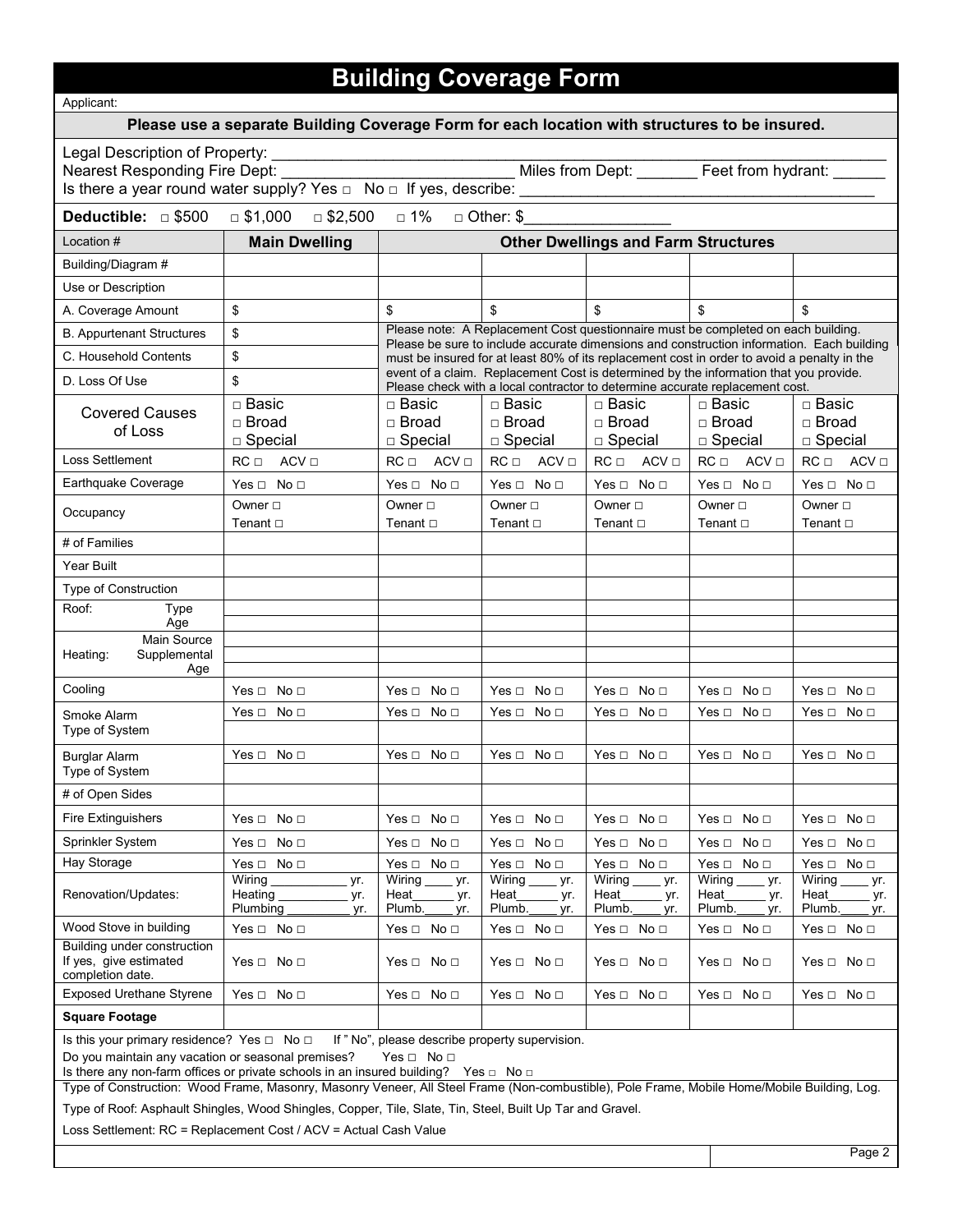|            | <b>Property Diagram</b>                                                                                                                                                                                                                                                                                           |            |  |  |  |  |  |
|------------|-------------------------------------------------------------------------------------------------------------------------------------------------------------------------------------------------------------------------------------------------------------------------------------------------------------------|------------|--|--|--|--|--|
| Applicant: |                                                                                                                                                                                                                                                                                                                   | Location # |  |  |  |  |  |
|            | Please include a Property Diagram for each location with insured buildings.                                                                                                                                                                                                                                       |            |  |  |  |  |  |
|            | Show all buildings on premises (whether or not insured).<br>Show distance in feet between buildings as well as square footage of buildings.<br>Label all buildings and attach current photographs.<br>Label "NC" if not covered.<br>Photos of all insured buildings will be required. Please label appropriately. |            |  |  |  |  |  |
|            |                                                                                                                                                                                                                                                                                                                   |            |  |  |  |  |  |
|            |                                                                                                                                                                                                                                                                                                                   |            |  |  |  |  |  |
|            |                                                                                                                                                                                                                                                                                                                   |            |  |  |  |  |  |
|            |                                                                                                                                                                                                                                                                                                                   |            |  |  |  |  |  |
|            |                                                                                                                                                                                                                                                                                                                   |            |  |  |  |  |  |
|            |                                                                                                                                                                                                                                                                                                                   |            |  |  |  |  |  |
|            |                                                                                                                                                                                                                                                                                                                   |            |  |  |  |  |  |
|            |                                                                                                                                                                                                                                                                                                                   |            |  |  |  |  |  |
|            |                                                                                                                                                                                                                                                                                                                   |            |  |  |  |  |  |
|            |                                                                                                                                                                                                                                                                                                                   |            |  |  |  |  |  |
|            |                                                                                                                                                                                                                                                                                                                   |            |  |  |  |  |  |
|            |                                                                                                                                                                                                                                                                                                                   |            |  |  |  |  |  |
|            |                                                                                                                                                                                                                                                                                                                   |            |  |  |  |  |  |
|            |                                                                                                                                                                                                                                                                                                                   |            |  |  |  |  |  |
|            |                                                                                                                                                                                                                                                                                                                   |            |  |  |  |  |  |
|            |                                                                                                                                                                                                                                                                                                                   |            |  |  |  |  |  |
|            |                                                                                                                                                                                                                                                                                                                   |            |  |  |  |  |  |
|            |                                                                                                                                                                                                                                                                                                                   |            |  |  |  |  |  |
|            |                                                                                                                                                                                                                                                                                                                   |            |  |  |  |  |  |
|            |                                                                                                                                                                                                                                                                                                                   |            |  |  |  |  |  |
|            |                                                                                                                                                                                                                                                                                                                   |            |  |  |  |  |  |
|            |                                                                                                                                                                                                                                                                                                                   |            |  |  |  |  |  |
|            |                                                                                                                                                                                                                                                                                                                   |            |  |  |  |  |  |
|            |                                                                                                                                                                                                                                                                                                                   |            |  |  |  |  |  |
|            |                                                                                                                                                                                                                                                                                                                   |            |  |  |  |  |  |
|            |                                                                                                                                                                                                                                                                                                                   |            |  |  |  |  |  |
|            |                                                                                                                                                                                                                                                                                                                   |            |  |  |  |  |  |
|            |                                                                                                                                                                                                                                                                                                                   |            |  |  |  |  |  |
|            |                                                                                                                                                                                                                                                                                                                   |            |  |  |  |  |  |
|            |                                                                                                                                                                                                                                                                                                                   |            |  |  |  |  |  |
|            |                                                                                                                                                                                                                                                                                                                   |            |  |  |  |  |  |
|            |                                                                                                                                                                                                                                                                                                                   |            |  |  |  |  |  |
|            |                                                                                                                                                                                                                                                                                                                   |            |  |  |  |  |  |
|            |                                                                                                                                                                                                                                                                                                                   |            |  |  |  |  |  |
|            |                                                                                                                                                                                                                                                                                                                   |            |  |  |  |  |  |
|            |                                                                                                                                                                                                                                                                                                                   |            |  |  |  |  |  |
|            |                                                                                                                                                                                                                                                                                                                   |            |  |  |  |  |  |
|            |                                                                                                                                                                                                                                                                                                                   |            |  |  |  |  |  |
|            |                                                                                                                                                                                                                                                                                                                   |            |  |  |  |  |  |
|            |                                                                                                                                                                                                                                                                                                                   | Page 3     |  |  |  |  |  |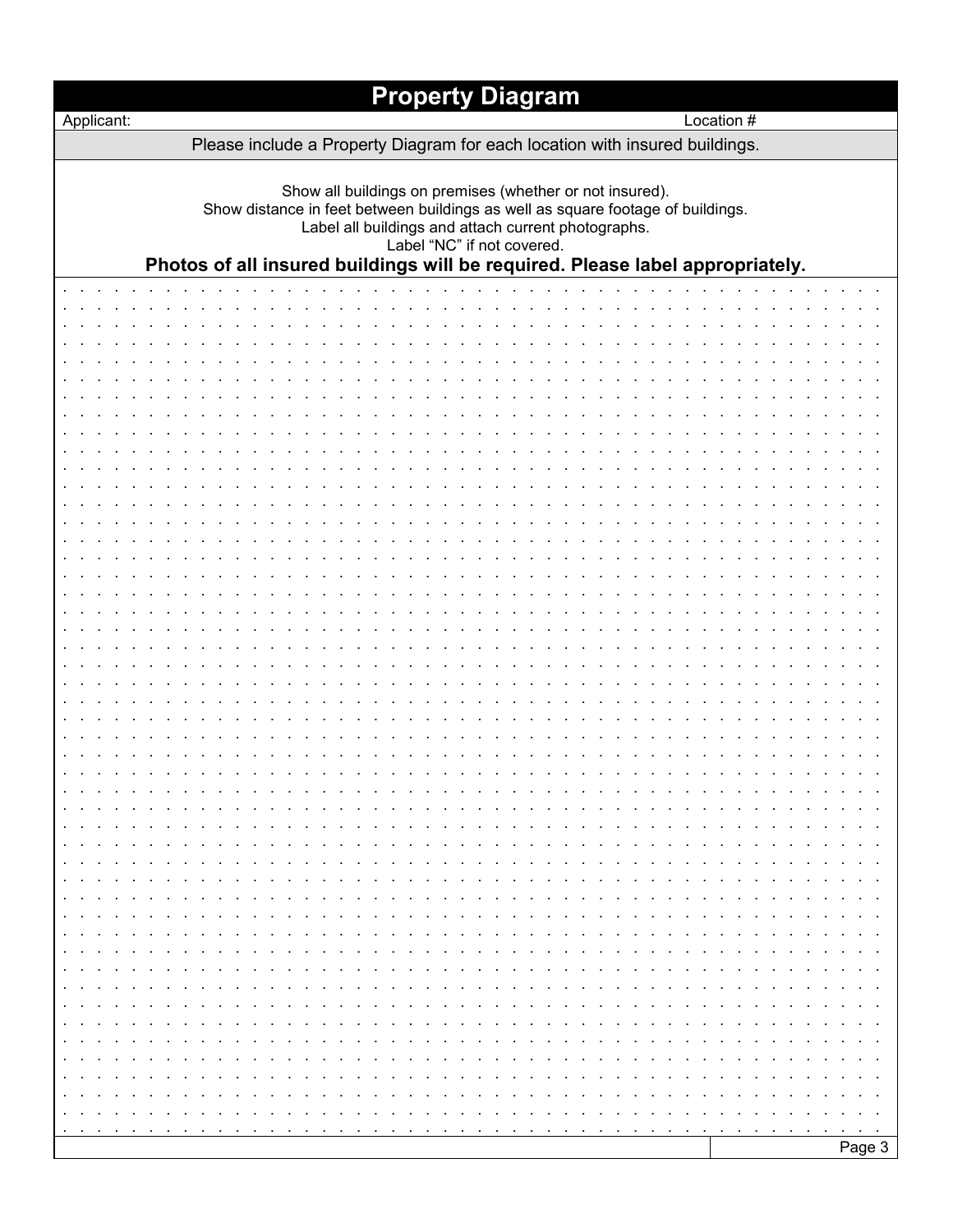### **Policy Options**

Applicant:

#### **Policy Options:**

#### A. **Property Enhancement Package** Yes □ No □ (\$75)

When this endorsement is selected, it increases coverage on personal computers to \$10,000; increases coverage on unscheduled jewelry and furs to \$10,000 (limit on any one item \$2,500); increases theft coverage on unscheduled silverware and goldware to \$10,000; and includes Water or Sewer backup coverage with a \$5,000 limit.

#### B. **Equine Property Endorsement** Yes □ No □ (\$125)

Includes up to \$10,000 in coverage for tack (no more than \$5,000 on any one item); up to \$5,000 for corrals, fences, entrance gates and mailboxes; \$5,000 for signs; \$5,000 for incidental hay coverage; additional 10% for debris removal; 10% of scheduled building values for Building Ordinance or Law. \$500 deductible applies.

#### C. **Identity Fraud Expense** Yes □ No □ (\$30)

Coverage for up to \$25,000 in expenses incurred as a direct result of any one identity fraud discovered during the policy period. A \$250 deductible applies.

**Scheduled Personal Property**

#### D. **Personal Computer**

Coverage is automatically included for \$5,000 (unless the property enhancement package is selected and then it is increased to \$10,000). If a higher limit is needed, please indicate the limit of coverage desired: \$

#### E. **Inflation Guard**

An inflation guard will allow for the buildings to be automatically increased at policy renewal. Select limit desired (example  $4\%$ ):

| Scheduled Personal Property                                                  |                                                                                                                                                     |                      |  |  |  |  |
|------------------------------------------------------------------------------|-----------------------------------------------------------------------------------------------------------------------------------------------------|----------------------|--|--|--|--|
| Category                                                                     | <b>Item Description</b>                                                                                                                             | Limit of<br>Coverage |  |  |  |  |
|                                                                              |                                                                                                                                                     |                      |  |  |  |  |
| Jewelry                                                                      |                                                                                                                                                     |                      |  |  |  |  |
|                                                                              |                                                                                                                                                     |                      |  |  |  |  |
|                                                                              |                                                                                                                                                     |                      |  |  |  |  |
| Fine Arts                                                                    |                                                                                                                                                     |                      |  |  |  |  |
|                                                                              |                                                                                                                                                     |                      |  |  |  |  |
|                                                                              |                                                                                                                                                     |                      |  |  |  |  |
| Cameras                                                                      |                                                                                                                                                     |                      |  |  |  |  |
|                                                                              |                                                                                                                                                     |                      |  |  |  |  |
|                                                                              |                                                                                                                                                     |                      |  |  |  |  |
| <b>Musical Instruments</b>                                                   |                                                                                                                                                     |                      |  |  |  |  |
|                                                                              |                                                                                                                                                     |                      |  |  |  |  |
|                                                                              |                                                                                                                                                     |                      |  |  |  |  |
| Furs                                                                         |                                                                                                                                                     |                      |  |  |  |  |
|                                                                              |                                                                                                                                                     |                      |  |  |  |  |
|                                                                              |                                                                                                                                                     |                      |  |  |  |  |
| Gold/Silverware                                                              |                                                                                                                                                     |                      |  |  |  |  |
|                                                                              |                                                                                                                                                     |                      |  |  |  |  |
| Firearms                                                                     |                                                                                                                                                     |                      |  |  |  |  |
|                                                                              |                                                                                                                                                     |                      |  |  |  |  |
|                                                                              | Please note: An appraisal is necessary on Fine Arts valued over \$25,000. Please include accurate descriptions including serial or item numbers (if |                      |  |  |  |  |
| applicable).                                                                 |                                                                                                                                                     |                      |  |  |  |  |
|                                                                              | Do you own Personal Watercraft? Yes non                                                                                                             |                      |  |  |  |  |
| If coverage is desired, please describe items including value:               |                                                                                                                                                     |                      |  |  |  |  |
| Do you own ATV's or Golf Carts? Yes n No n Are they for farm use? Yes n No n |                                                                                                                                                     |                      |  |  |  |  |
|                                                                              | If coverage is desired, please describe items including value:                                                                                      |                      |  |  |  |  |
|                                                                              |                                                                                                                                                     | Page 4               |  |  |  |  |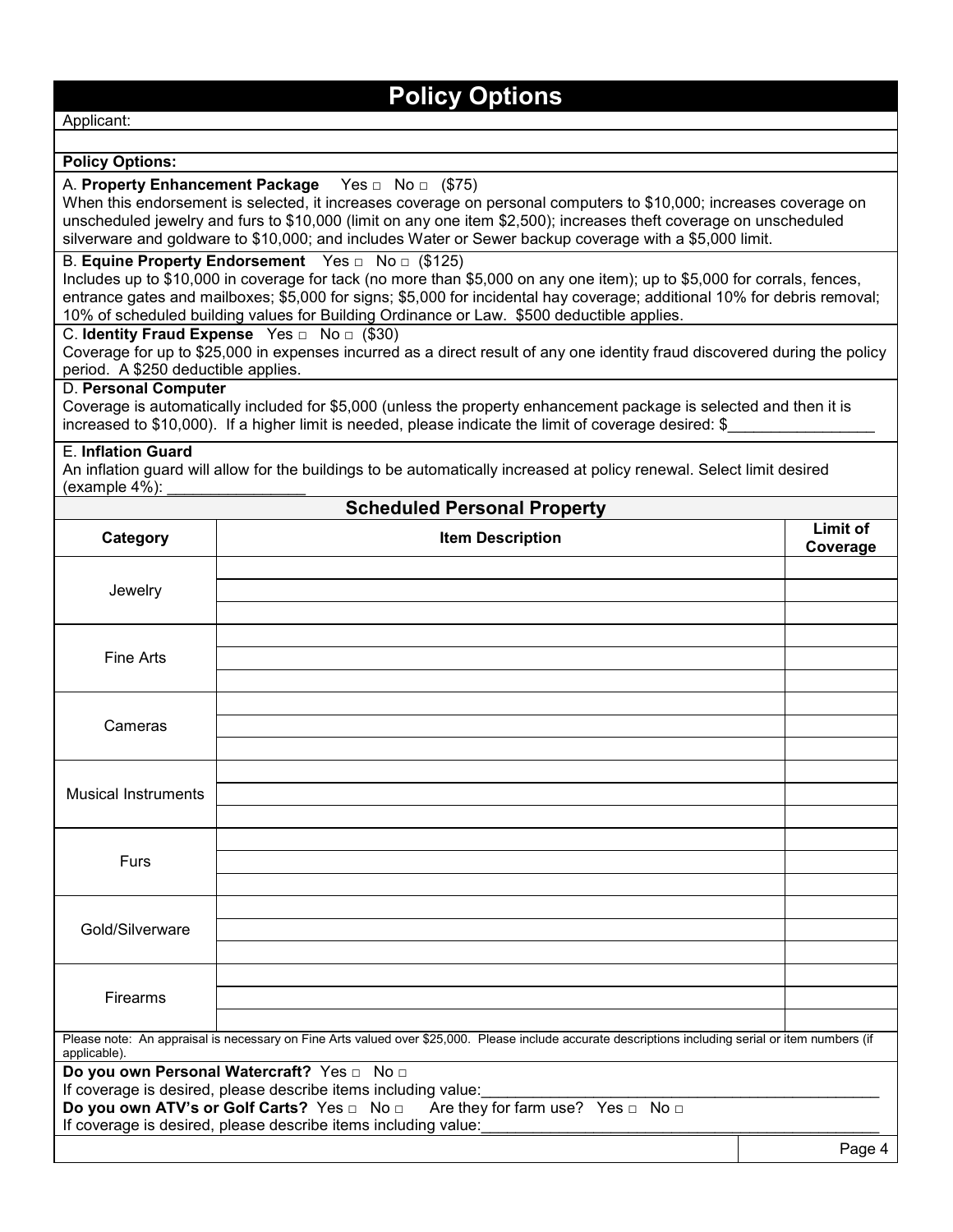|                                                                                                                                                                                                                         | <b>Scheduled Farm Personal Property</b>                                                                                     |              |                    |               |                                                                          |
|-------------------------------------------------------------------------------------------------------------------------------------------------------------------------------------------------------------------------|-----------------------------------------------------------------------------------------------------------------------------|--------------|--------------------|---------------|--------------------------------------------------------------------------|
| Applicant:                                                                                                                                                                                                              |                                                                                                                             |              |                    |               |                                                                          |
| <b>Farm Personal Property:</b>                                                                                                                                                                                          | Deductible:                                                                                                                 | $\Box$ \$500 | $\Box$ \$1,000     | $\Box$ Other: |                                                                          |
| <b>Basis of Valuation for</b><br><b>Business Property:</b><br><b>Actual Cash Value</b>                                                                                                                                  |                                                                                                                             |              |                    |               | <b>Covered Cause of Loss:</b><br>$\square$ Basic<br>□ Broad<br>□ Special |
| <b>Mini Blankets:</b>                                                                                                                                                                                                   | The following groups can be covered without listing individual items.<br>Individual items must not exceed \$2,500 per item. |              |                    |               | <b>Insured Amount</b>                                                    |
| A. Tack, Grooming Equipment:                                                                                                                                                                                            | Saddles, bridles, tack trunks, grooming equipment, blankets, etc.                                                           |              |                    |               |                                                                          |
| B. Small Tools & Supplies:                                                                                                                                                                                              | Small lawn mowers, chain saws, weed eaters, power tools, hand tools, etc.                                                   |              |                    |               |                                                                          |
| C. Office Equipment:                                                                                                                                                                                                    | Computers (hardware & software), phone systems, copiers, fax machines, etc.                                                 |              |                    |               |                                                                          |
| D. Barn Contents:                                                                                                                                                                                                       | Furniture, washer & dryer units, other domestic appliances, etc.                                                            |              |                    |               |                                                                          |
|                                                                                                                                                                                                                         |                                                                                                                             |              |                    |               |                                                                          |
| Scheduled Tractors, Tractor Implements, and Other Farm Machinery                                                                                                                                                        |                                                                                                                             |              |                    |               | <b>Insured Amount</b>                                                    |
| Description and Model                                                                                                                                                                                                   | Year                                                                                                                        |              | Serial Number      |               |                                                                          |
|                                                                                                                                                                                                                         |                                                                                                                             |              |                    |               |                                                                          |
|                                                                                                                                                                                                                         |                                                                                                                             |              |                    |               |                                                                          |
|                                                                                                                                                                                                                         |                                                                                                                             |              |                    |               |                                                                          |
|                                                                                                                                                                                                                         |                                                                                                                             |              |                    |               |                                                                          |
|                                                                                                                                                                                                                         |                                                                                                                             |              |                    |               |                                                                          |
|                                                                                                                                                                                                                         |                                                                                                                             |              |                    |               |                                                                          |
| Is equipment breakdown coverage desired? Yes $\Box$ No $\Box$ If "yes", a supplemental application is required.                                                                                                         |                                                                                                                             |              |                    |               |                                                                          |
|                                                                                                                                                                                                                         |                                                                                                                             |              |                    |               |                                                                          |
| Hay, Grain, Shavings, Livestock, Field or Pasture Fencing and/or Fence Panels                                                                                                                                           |                                                                                                                             |              |                    |               |                                                                          |
| Item Description                                                                                                                                                                                                        | # of Units                                                                                                                  |              |                    |               |                                                                          |
|                                                                                                                                                                                                                         |                                                                                                                             |              |                    |               |                                                                          |
|                                                                                                                                                                                                                         |                                                                                                                             |              |                    |               |                                                                          |
|                                                                                                                                                                                                                         |                                                                                                                             |              |                    |               |                                                                          |
|                                                                                                                                                                                                                         |                                                                                                                             |              |                    |               |                                                                          |
| If Livestock are not covered, is coverage desired for Collision resulting in death?                                                                                                                                     |                                                                                                                             |              | $Yes \Box No \Box$ |               |                                                                          |
|                                                                                                                                                                                                                         | Tack Valued over \$2,500                                                                                                    |              |                    |               |                                                                          |
|                                                                                                                                                                                                                         |                                                                                                                             |              |                    |               |                                                                          |
|                                                                                                                                                                                                                         |                                                                                                                             |              |                    |               |                                                                          |
|                                                                                                                                                                                                                         |                                                                                                                             |              |                    |               |                                                                          |
|                                                                                                                                                                                                                         |                                                                                                                             |              |                    |               |                                                                          |
|                                                                                                                                                                                                                         |                                                                                                                             |              |                    |               |                                                                          |
| Is coverage desired for:                                                                                                                                                                                                |                                                                                                                             |              |                    |               |                                                                          |
| □ Live Plants \$                                                                                                                                                                                                        | Description:                                                                                                                |              |                    |               |                                                                          |
| □ Farm Personal Property (other than machinery or livestock) in excess of \$10,000 kept of premises? \$<br>□ Animal or other Farm Personal Property in transit? \$<br>□ Produce in buildings with less than 3 sides? \$ |                                                                                                                             |              |                    |               |                                                                          |
|                                                                                                                                                                                                                         |                                                                                                                             |              |                    |               | Page 5                                                                   |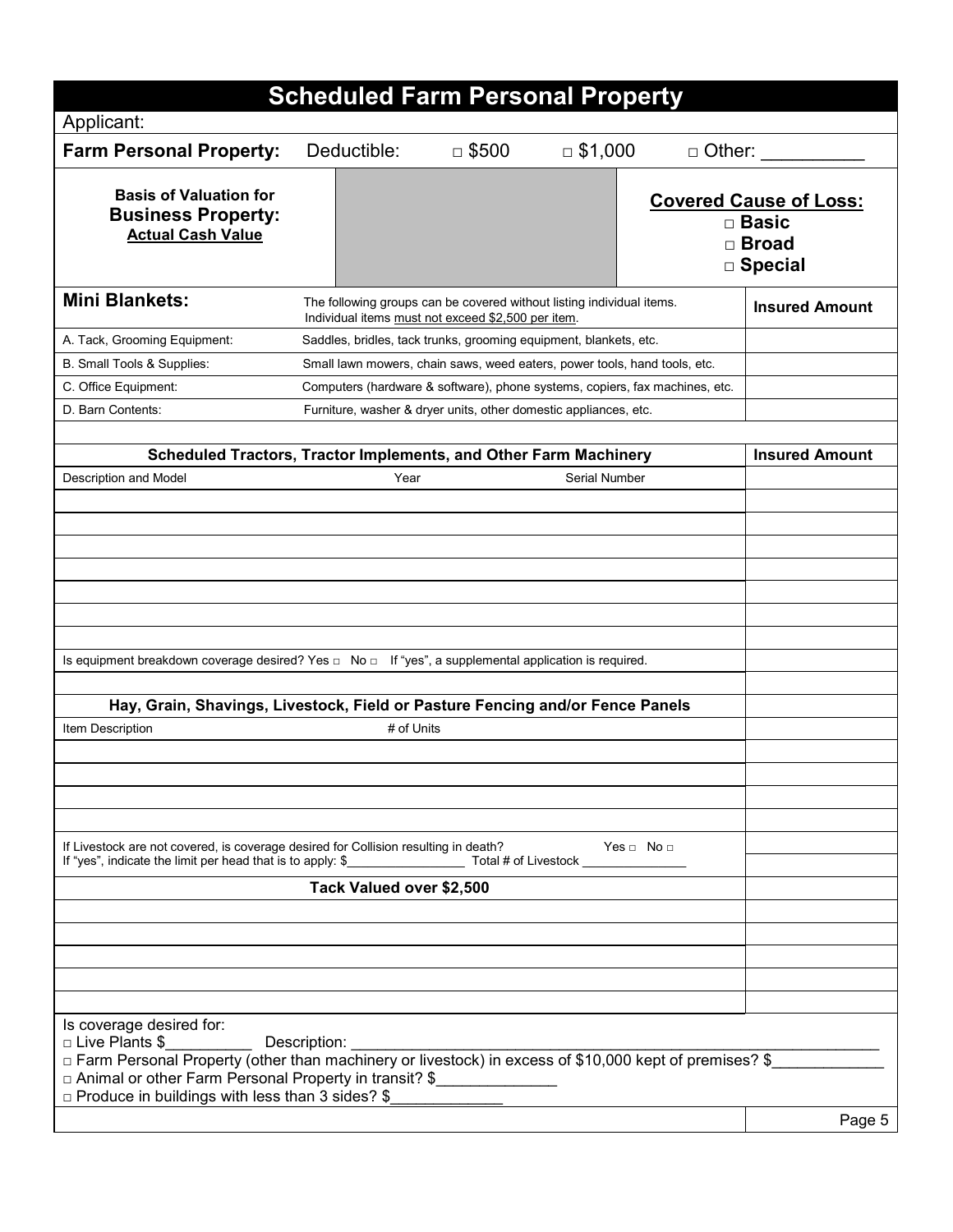| <b>Liability Section</b>                                                                                                                                                                                                                                                                                                                                                                                                                                                                                                                                                                                                                                                                                                                                                                                                                                                                                                                                                                                                                                                                                                                                                                                                                                                                                                                                                                  |                              |                              |                                |  |  |  |  |  |  |  |
|-------------------------------------------------------------------------------------------------------------------------------------------------------------------------------------------------------------------------------------------------------------------------------------------------------------------------------------------------------------------------------------------------------------------------------------------------------------------------------------------------------------------------------------------------------------------------------------------------------------------------------------------------------------------------------------------------------------------------------------------------------------------------------------------------------------------------------------------------------------------------------------------------------------------------------------------------------------------------------------------------------------------------------------------------------------------------------------------------------------------------------------------------------------------------------------------------------------------------------------------------------------------------------------------------------------------------------------------------------------------------------------------|------------------------------|------------------------------|--------------------------------|--|--|--|--|--|--|--|
| <b>Limits and Coverage Options</b>                                                                                                                                                                                                                                                                                                                                                                                                                                                                                                                                                                                                                                                                                                                                                                                                                                                                                                                                                                                                                                                                                                                                                                                                                                                                                                                                                        |                              |                              |                                |  |  |  |  |  |  |  |
| <b>Each Occurrence Limit</b><br>Fire Damage Limit (Any one Fire)                                                                                                                                                                                                                                                                                                                                                                                                                                                                                                                                                                                                                                                                                                                                                                                                                                                                                                                                                                                                                                                                                                                                                                                                                                                                                                                          | $\Box$ \$300,000<br>\$50,000 | $\Box$ \$500,000<br>\$50,000 | $\Box$ \$1,000,000<br>\$50,000 |  |  |  |  |  |  |  |
| Medical Payments (Any one Person)                                                                                                                                                                                                                                                                                                                                                                                                                                                                                                                                                                                                                                                                                                                                                                                                                                                                                                                                                                                                                                                                                                                                                                                                                                                                                                                                                         | \$3,000                      | \$5,000                      | \$10,000                       |  |  |  |  |  |  |  |
| Double Aggregate<br>$\Box$ Yes $\Box$ No<br>Doubles the amount of coverage that is available during the policy period, but does not increase the occurrence limit.                                                                                                                                                                                                                                                                                                                                                                                                                                                                                                                                                                                                                                                                                                                                                                                                                                                                                                                                                                                                                                                                                                                                                                                                                        |                              |                              |                                |  |  |  |  |  |  |  |
| <b>Umbrella</b><br>$\Box$ Yes $\Box$ No<br>$\Box$ \$1,000,000 $\Box$ \$2,000,0000 $\Box$ \$3,000,000 $\Box$ Other: \$<br>* If Umbrella coverage is desired over your Auto or Workers' Compensation policy, please provide a copy of the policy declaration pages so that we<br>may determine if underlying coverage limits are adequate. We will also need a list of drivers and dates of birth.                                                                                                                                                                                                                                                                                                                                                                                                                                                                                                                                                                                                                                                                                                                                                                                                                                                                                                                                                                                          |                              |                              |                                |  |  |  |  |  |  |  |
| List Additional Insureds with relationship descriptions.<br>(Independent Instructors/Trainers and Employees are Not Qualified.)                                                                                                                                                                                                                                                                                                                                                                                                                                                                                                                                                                                                                                                                                                                                                                                                                                                                                                                                                                                                                                                                                                                                                                                                                                                           |                              |                              |                                |  |  |  |  |  |  |  |
| 1.                                                                                                                                                                                                                                                                                                                                                                                                                                                                                                                                                                                                                                                                                                                                                                                                                                                                                                                                                                                                                                                                                                                                                                                                                                                                                                                                                                                        |                              |                              |                                |  |  |  |  |  |  |  |
| 2.                                                                                                                                                                                                                                                                                                                                                                                                                                                                                                                                                                                                                                                                                                                                                                                                                                                                                                                                                                                                                                                                                                                                                                                                                                                                                                                                                                                        |                              |                              |                                |  |  |  |  |  |  |  |
| 3.                                                                                                                                                                                                                                                                                                                                                                                                                                                                                                                                                                                                                                                                                                                                                                                                                                                                                                                                                                                                                                                                                                                                                                                                                                                                                                                                                                                        |                              |                              |                                |  |  |  |  |  |  |  |
| Is a Workers' Compensation quote desired? □ Yes □ No<br>Is Employers Liability coverage desired?<br>$\square$ Yes $\square$ No                                                                                                                                                                                                                                                                                                                                                                                                                                                                                                                                                                                                                                                                                                                                                                                                                                                                                                                                                                                                                                                                                                                                                                                                                                                            |                              |                              |                                |  |  |  |  |  |  |  |
| Is Loss of Farm income coverage required? $\Box$ Yes $\Box$ No<br>Please indicate your monthly revenue: ___________________                                                                                                                                                                                                                                                                                                                                                                                                                                                                                                                                                                                                                                                                                                                                                                                                                                                                                                                                                                                                                                                                                                                                                                                                                                                               |                              |                              |                                |  |  |  |  |  |  |  |
| Do you serve on any boards for remuneration? $\Box$ Yes $\Box$ No<br>Are any children over the age of 21 years a member of your household? $\Box$ Yes $\Box$ No<br>If yes, are they a dependent? $\Box$ Yes $\Box$ No If yes, list their names:                                                                                                                                                                                                                                                                                                                                                                                                                                                                                                                                                                                                                                                                                                                                                                                                                                                                                                                                                                                                                                                                                                                                           |                              |                              |                                |  |  |  |  |  |  |  |
| Is there any other business (other than equine) on the property? $\Box$ Yes $\Box$ No<br>If yes, please describe, including annual revenue:                                                                                                                                                                                                                                                                                                                                                                                                                                                                                                                                                                                                                                                                                                                                                                                                                                                                                                                                                                                                                                                                                                                                                                                                                                               |                              |                              |                                |  |  |  |  |  |  |  |
| Other than equine activities, are there any other farming pursuits? $\Box$ Yes $\Box$ No<br>If yes, please describe activities and include annual revenues: Letteral and the state of the state of the state of the state of the state of the state of the state of the state of the state of the state of the state of th                                                                                                                                                                                                                                                                                                                                                                                                                                                                                                                                                                                                                                                                                                                                                                                                                                                                                                                                                                                                                                                                |                              |                              |                                |  |  |  |  |  |  |  |
| <b>Supplemental questions:</b><br>1. Are any independent contractors hired to perform any farming operations? $\Box$ Yes $\Box$ No<br>2. Is any part of the farm used or leased for organized recreational use? $\Box$ Yes $\Box$ No<br>3. Does applicant build, repair or design machinery, equipment systems for anyone at a charge or fee? $\Box$ Yes $\Box$ No<br>4. Does applicant mix, process, slaughter, butcher or otherwise prepare for any "end consumer" his or any other grower's product?<br>$\Box$ Yes $\Box$ No<br>5. Does applicant handle any product, such as seed, fertilizer, sprays, etc. for resale? $\Box$ Yes $\Box$ No<br>6. Are any contract or service operation performed for others such as tilling, excavating or ditching? $\Box$ Yes $\Box$ No<br>7. Are the farm premises open to the public for roadside stands, "U-Pick" recreational, "rent-a-garden", auction, sales, show, food or<br>beverage service, animal boarding (other than equine) or Christmas tree sales uses? □ Yes □ No<br>8. Is there any unusual hazard such as open dump pits, siliage pits, sump holes, lakes or reservoirs? □ Yes □ No<br>9. Is there an airstrip on the premises? $\Box$ Yes $\Box$ No<br>10. Are tractors used for other than farming? $\Box$ Yes $\Box$ No<br>11. Is any land held for real estate development or speculation? $\Box$ Yes $\Box$ No<br>Page 6 |                              |                              |                                |  |  |  |  |  |  |  |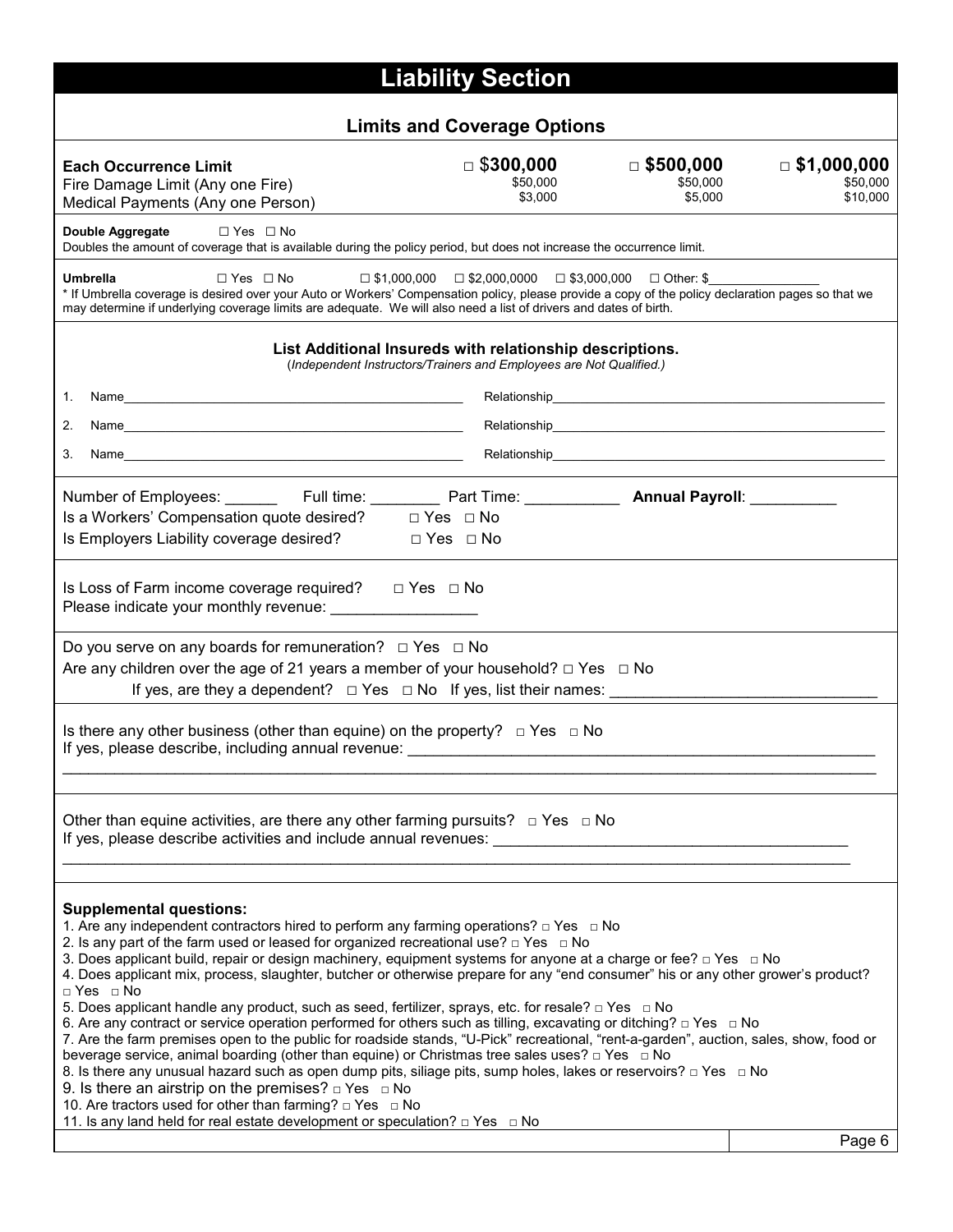| <b>Summary of Equestrian Activities</b>                                                                                                                                                                                                                                                                                                                                  |                                                                                                                                                                                                                                                                                                                                                                                                                                                                                                                                                                                                    |                                                                                                                                                                                                                                                                                                                 |  |                            |  |  |  |
|--------------------------------------------------------------------------------------------------------------------------------------------------------------------------------------------------------------------------------------------------------------------------------------------------------------------------------------------------------------------------|----------------------------------------------------------------------------------------------------------------------------------------------------------------------------------------------------------------------------------------------------------------------------------------------------------------------------------------------------------------------------------------------------------------------------------------------------------------------------------------------------------------------------------------------------------------------------------------------------|-----------------------------------------------------------------------------------------------------------------------------------------------------------------------------------------------------------------------------------------------------------------------------------------------------------------|--|----------------------------|--|--|--|
| Total years experience in this type operation: ___________                                                                                                                                                                                                                                                                                                               | Total years experience with horses: ______                                                                                                                                                                                                                                                                                                                                                                                                                                                                                                                                                         |                                                                                                                                                                                                                                                                                                                 |  |                            |  |  |  |
| If you are not the primary manager, Manager's Name: ____________                                                                                                                                                                                                                                                                                                         |                                                                                                                                                                                                                                                                                                                                                                                                                                                                                                                                                                                                    |                                                                                                                                                                                                                                                                                                                 |  |                            |  |  |  |
| 24-hour supervision of facility<br>Emergency numbers posted<br>Safety & Barn rules posted and written out<br>Current liability waivers (hold harmless agreement) used<br>State Equine Liability signs posted (if applicable)<br>Smoking allowed in barns<br>Shoes with heels required<br>Describe precautions taken to keep horse(s) from having access to public roads: | $\sqrt{P}$ Yes $\sqrt{Q}$ No<br><b>Helmets are Required:</b><br>$\Box$ Yes $\Box$ No<br><b>D</b> By everyone ALL OF THE TIME<br>$\Box$ Yes $\Box$ No If yes, submit copy.<br>□ 18 and under ALL OF THE TIME<br>$\Box$ Yes $\Box$ No If yes, submit copy.<br>$\Box$ Everyone while jumping/speed work<br>$\Box$ Yes $\Box$ No<br>$\Box$ Only 18 and under while jumping/speed work<br>$\Box$ Yes $\Box$ No<br>□ Optional<br>$\Box$ Yes $\Box$ No<br>Do employees have instructions (in writing) on their responsibilities in case of stable fire? $\Box$ Yes $\Box$ No If yes, attach instructions. |                                                                                                                                                                                                                                                                                                                 |  |                            |  |  |  |
|                                                                                                                                                                                                                                                                                                                                                                          |                                                                                                                                                                                                                                                                                                                                                                                                                                                                                                                                                                                                    | Coverage will be provided only for exposures marked "Yes".                                                                                                                                                                                                                                                      |  |                            |  |  |  |
| <b>Number of Personally Owned Horses</b>                                                                                                                                                                                                                                                                                                                                 |                                                                                                                                                                                                                                                                                                                                                                                                                                                                                                                                                                                                    | <b>Number of Cattle on Premises</b>                                                                                                                                                                                                                                                                             |  |                            |  |  |  |
| <b>Breeding</b><br>Total stallions standing at stud on your premises:<br># non-owned mares covered annually on premises:                                                                                                                                                                                                                                                 | $\Box$ Yes $\Box$ No<br><u> 1999 - Jan James Barnett</u>                                                                                                                                                                                                                                                                                                                                                                                                                                                                                                                                           | Average stud fee charged:<br>Do you ship semen?                                                                                                                                                                                                                                                                 |  | \$<br>$\Box$ Yes $\Box$ No |  |  |  |
| <b>Boarding</b>                                                                                                                                                                                                                                                                                                                                                          | $\Box$ Yes $\Box$ No                                                                                                                                                                                                                                                                                                                                                                                                                                                                                                                                                                               | Average number of horses boarded monthly:                                                                                                                                                                                                                                                                       |  |                            |  |  |  |
| <b>Horse Sales</b>                                                                                                                                                                                                                                                                                                                                                       | $\Box$ Yes $\Box$ No                                                                                                                                                                                                                                                                                                                                                                                                                                                                                                                                                                               | Gross Receipts for sales:                                                                                                                                                                                                                                                                                       |  |                            |  |  |  |
| <b>Training</b>                                                                                                                                                                                                                                                                                                                                                          | $\Box$ Yes $\Box$ No                                                                                                                                                                                                                                                                                                                                                                                                                                                                                                                                                                               | Average number of trained horses monthly:                                                                                                                                                                                                                                                                       |  |                            |  |  |  |
| <b>Independent Trainers</b>                                                                                                                                                                                                                                                                                                                                              | $\Box$ Yes $\Box$ No                                                                                                                                                                                                                                                                                                                                                                                                                                                                                                                                                                               | Does the Independent(s) carry their own insurance?                                                                                                                                                                                                                                                              |  | $\Box$ Yes $\Box$ No       |  |  |  |
|                                                                                                                                                                                                                                                                                                                                                                          |                                                                                                                                                                                                                                                                                                                                                                                                                                                                                                                                                                                                    | 2.                                                                                                                                                                                                                                                                                                              |  |                            |  |  |  |
| <b>Riding Instruction</b><br>Total lessons given annually:<br># of students:                                                                                                                                                                                                                                                                                             | $\Box$ Yes $\Box$ No                                                                                                                                                                                                                                                                                                                                                                                                                                                                                                                                                                               | What type of lessons are given?<br>Operation's Total Riding Instruction, both On and Off Premises, including all Independents' On Premises Instruction (unless they have insurance).<br>Average number of weekly lessons given on Client's horse:<br>Average number of weekly lessons given on School horse(s): |  |                            |  |  |  |
| Any Day Camp activities?                                                                                                                                                                                                                                                                                                                                                 | $\Box$ Yes $\Box$ No                                                                                                                                                                                                                                                                                                                                                                                                                                                                                                                                                                               | If yes, complete supplemental Day Camp form.                                                                                                                                                                                                                                                                    |  |                            |  |  |  |
| <b>Independent Instructors</b>                                                                                                                                                                                                                                                                                                                                           | $\Box$ Yes $\Box$ No                                                                                                                                                                                                                                                                                                                                                                                                                                                                                                                                                                               | Does the Independent(s) carry their own insurance?<br>$\Box$ Yes $\Box$ No                                                                                                                                                                                                                                      |  |                            |  |  |  |
|                                                                                                                                                                                                                                                                                                                                                                          |                                                                                                                                                                                                                                                                                                                                                                                                                                                                                                                                                                                                    |                                                                                                                                                                                                                                                                                                                 |  |                            |  |  |  |
| <b>On Premises Riding Clinics</b>                                                                                                                                                                                                                                                                                                                                        | $\Box$ Yes $\Box$ No                                                                                                                                                                                                                                                                                                                                                                                                                                                                                                                                                                               | Participants Per Day: __________<br>Total Clinic Days: __________<br>Clinic Dates: The Clinic Dates:                                                                                                                                                                                                            |  |                            |  |  |  |
| <b>Off Premises Riding Clinics</b>                                                                                                                                                                                                                                                                                                                                       | $\Box$ Yes $\Box$ No                                                                                                                                                                                                                                                                                                                                                                                                                                                                                                                                                                               | Participants Per Day:<br>Total Clinic Days: ___________<br>Clinic Dates:                                                                                                                                                                                                                                        |  |                            |  |  |  |
| <b>Officiating / Judging</b>                                                                                                                                                                                                                                                                                                                                             | $\Box$ Yes $\Box$ No                                                                                                                                                                                                                                                                                                                                                                                                                                                                                                                                                                               | Total show days Judging / Officiating annually:                                                                                                                                                                                                                                                                 |  |                            |  |  |  |
| <b>Hosted Shows / Events</b>                                                                                                                                                                                                                                                                                                                                             | $\Box$ Yes $\Box$ No                                                                                                                                                                                                                                                                                                                                                                                                                                                                                                                                                                               | Please provide a description of the event (such as a show, rodeo, gymkhana,<br>etc.) along with descriptions of the types of classes/events offered. Where<br>possible, please provide a show/event bill or flyer.                                                                                              |  |                            |  |  |  |
| Total Sanctioned Show Days per year:                                                                                                                                                                                                                                                                                                                                     |                                                                                                                                                                                                                                                                                                                                                                                                                                                                                                                                                                                                    |                                                                                                                                                                                                                                                                                                                 |  |                            |  |  |  |
| Sanctioning Organization(s):                                                                                                                                                                                                                                                                                                                                             |                                                                                                                                                                                                                                                                                                                                                                                                                                                                                                                                                                                                    |                                                                                                                                                                                                                                                                                                                 |  |                            |  |  |  |
| Average competitors per Show/Event:                                                                                                                                                                                                                                                                                                                                      |                                                                                                                                                                                                                                                                                                                                                                                                                                                                                                                                                                                                    | Average spectators per Show/Event day:                                                                                                                                                                                                                                                                          |  |                            |  |  |  |
| Total Non-Sanctioned Show Days per year:                                                                                                                                                                                                                                                                                                                                 |                                                                                                                                                                                                                                                                                                                                                                                                                                                                                                                                                                                                    |                                                                                                                                                                                                                                                                                                                 |  |                            |  |  |  |
| Description of activities:<br><u>Description</u> of activities:                                                                                                                                                                                                                                                                                                          |                                                                                                                                                                                                                                                                                                                                                                                                                                                                                                                                                                                                    |                                                                                                                                                                                                                                                                                                                 |  |                            |  |  |  |
| Average competitors per Show/Event:                                                                                                                                                                                                                                                                                                                                      |                                                                                                                                                                                                                                                                                                                                                                                                                                                                                                                                                                                                    | Average spectators per Show/Event day:                                                                                                                                                                                                                                                                          |  |                            |  |  |  |
| Are there grandstands or bleachers on your property?                                                                                                                                                                                                                                                                                                                     |                                                                                                                                                                                                                                                                                                                                                                                                                                                                                                                                                                                                    | $\Box$ Yes $\Box$ No If yes, please describe construction and seating capacity:                                                                                                                                                                                                                                 |  |                            |  |  |  |
| Note: If dates have not been set, Written Notice of the event must be received in our office prior to the show date.<br>Coverage is not provided for show dates that have not been declared to the company in advance of the event.                                                                                                                                      |                                                                                                                                                                                                                                                                                                                                                                                                                                                                                                                                                                                                    |                                                                                                                                                                                                                                                                                                                 |  |                            |  |  |  |
| <b>Tack Store / Retail Sales</b>                                                                                                                                                                                                                                                                                                                                         | $\Box$ Yes $\Box$ No                                                                                                                                                                                                                                                                                                                                                                                                                                                                                                                                                                               | (Tack manufacturing, tack repair and feed manufacturing not eligible.)                                                                                                                                                                                                                                          |  |                            |  |  |  |
|                                                                                                                                                                                                                                                                                                                                                                          |                                                                                                                                                                                                                                                                                                                                                                                                                                                                                                                                                                                                    | Estimated receipts:                                                                                                                                                                                                                                                                                             |  |                            |  |  |  |
|                                                                                                                                                                                                                                                                                                                                                                          |                                                                                                                                                                                                                                                                                                                                                                                                                                                                                                                                                                                                    |                                                                                                                                                                                                                                                                                                                 |  | Page 7                     |  |  |  |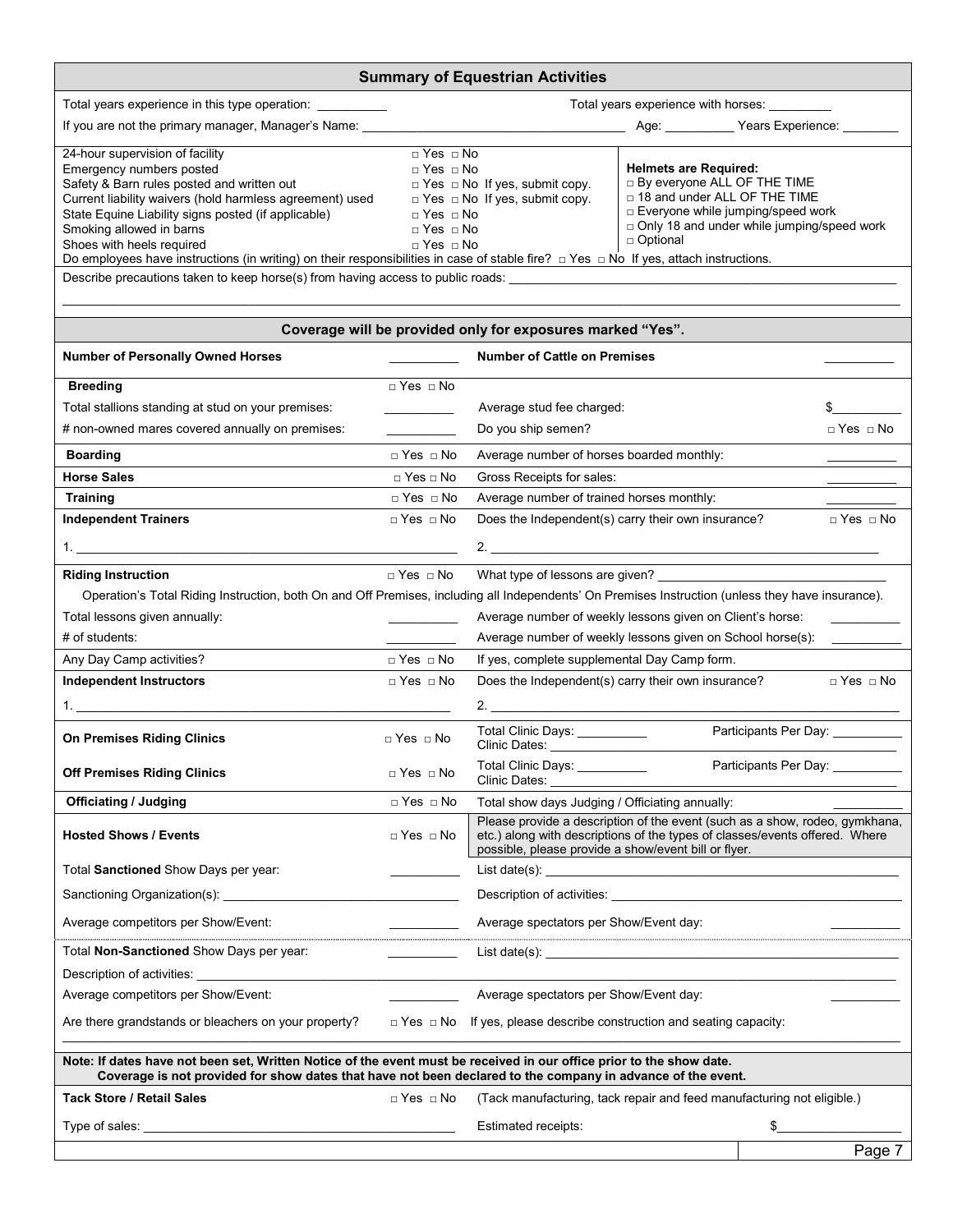| Pony Rides OR Horse Drawn Vehicle Rides                                                                                                                                                                                                                                                                                                                        | $\Box$ Yes $\Box$ No                              | If yes, complete the Pony Rides or Horse Drawn Rides supplemental.                                                                                                                                                                                                                                                                                                                                                                                                                                                                                                                                                                                                                                                                                                                 |  |  |  |  |
|----------------------------------------------------------------------------------------------------------------------------------------------------------------------------------------------------------------------------------------------------------------------------------------------------------------------------------------------------------------|---------------------------------------------------|------------------------------------------------------------------------------------------------------------------------------------------------------------------------------------------------------------------------------------------------------------------------------------------------------------------------------------------------------------------------------------------------------------------------------------------------------------------------------------------------------------------------------------------------------------------------------------------------------------------------------------------------------------------------------------------------------------------------------------------------------------------------------------|--|--|--|--|
| Do you own dogs?                                                                                                                                                                                                                                                                                                                                               | $\Box$ Yes $\Box$ No                              |                                                                                                                                                                                                                                                                                                                                                                                                                                                                                                                                                                                                                                                                                                                                                                                    |  |  |  |  |
| Are other dogs permitted at your facility or at any events that you host:                                                                                                                                                                                                                                                                                      |                                                   | $\Box$ Yes $\Box$ No                                                                                                                                                                                                                                                                                                                                                                                                                                                                                                                                                                                                                                                                                                                                                               |  |  |  |  |
|                                                                                                                                                                                                                                                                                                                                                                |                                                   | If yes, please explain your policy regarding dogs: explanation of the control of the control of the control of the control of the control of the control of the control of the control of the control of the control of the co                                                                                                                                                                                                                                                                                                                                                                                                                                                                                                                                                     |  |  |  |  |
|                                                                                                                                                                                                                                                                                                                                                                |                                                   | Has any dog which you own or on your premises bitten or caused injury to anyone? (If yes, attach details on a separate page.)<br>$\Box$ Yes $\Box$ No                                                                                                                                                                                                                                                                                                                                                                                                                                                                                                                                                                                                                              |  |  |  |  |
| Other animals on premises                                                                                                                                                                                                                                                                                                                                      | $\Box$ Yes $\Box$ No                              |                                                                                                                                                                                                                                                                                                                                                                                                                                                                                                                                                                                                                                                                                                                                                                                    |  |  |  |  |
| <b>Hunting on premises</b>                                                                                                                                                                                                                                                                                                                                     | $\Box$ Yes $\Box$ No                              | If yes, by:<br>□ Owners □ Others<br>Do you charge a fee?<br>$\Box$ Yes $\Box$ No                                                                                                                                                                                                                                                                                                                                                                                                                                                                                                                                                                                                                                                                                                   |  |  |  |  |
| Swimming pool on premises                                                                                                                                                                                                                                                                                                                                      | $\Box$ Yes $\Box$ No                              | Do you have a security fence around your pool?<br>$\Box$ Yes $\Box$ No                                                                                                                                                                                                                                                                                                                                                                                                                                                                                                                                                                                                                                                                                                             |  |  |  |  |
| Is use of alcohol by others permitted on premises?                                                                                                                                                                                                                                                                                                             | $\Box$ Yes $\Box$ No                              |                                                                                                                                                                                                                                                                                                                                                                                                                                                                                                                                                                                                                                                                                                                                                                                    |  |  |  |  |
| Is alcohol sold on your premises/at events?                                                                                                                                                                                                                                                                                                                    | $\Box$ Yes $\Box$ No                              |                                                                                                                                                                                                                                                                                                                                                                                                                                                                                                                                                                                                                                                                                                                                                                                    |  |  |  |  |
|                                                                                                                                                                                                                                                                                                                                                                |                                                   | Note: Liquor Liability is not covered by this policy, nor is the sale of alcoholic products.                                                                                                                                                                                                                                                                                                                                                                                                                                                                                                                                                                                                                                                                                       |  |  |  |  |
| Is CARE, CUSTODY & CONTROL (CCC) coverage desired?                                                                                                                                                                                                                                                                                                             |                                                   | $\Box$ Yes $\Box$ No                                                                                                                                                                                                                                                                                                                                                                                                                                                                                                                                                                                                                                                                                                                                                               |  |  |  |  |
|                                                                                                                                                                                                                                                                                                                                                                |                                                   | If you selected "NO", please sign here to verify that CCC coverage has been offered and explained to you and you have opted to decline the coverage:                                                                                                                                                                                                                                                                                                                                                                                                                                                                                                                                                                                                                               |  |  |  |  |
|                                                                                                                                                                                                                                                                                                                                                                |                                                   | Date:<br><u> 1990 - Johann Barbara, martin a</u>                                                                                                                                                                                                                                                                                                                                                                                                                                                                                                                                                                                                                                                                                                                                   |  |  |  |  |
|                                                                                                                                                                                                                                                                                                                                                                |                                                   |                                                                                                                                                                                                                                                                                                                                                                                                                                                                                                                                                                                                                                                                                                                                                                                    |  |  |  |  |
|                                                                                                                                                                                                                                                                                                                                                                |                                                   | Please select a coverage limit below. (Please note: This coverage does not apply to Commercial Horse Haulers).                                                                                                                                                                                                                                                                                                                                                                                                                                                                                                                                                                                                                                                                     |  |  |  |  |
| <b>Limit Per Horse</b>                                                                                                                                                                                                                                                                                                                                         | <b>Aggregate Limit Per Policy</b>                 | 1. Breed of Animals in your care:                                                                                                                                                                                                                                                                                                                                                                                                                                                                                                                                                                                                                                                                                                                                                  |  |  |  |  |
| \$5,000<br>$\mathsf{L}$                                                                                                                                                                                                                                                                                                                                        | $\Box$ \$25,000 or $\Box$ \$50,000                |                                                                                                                                                                                                                                                                                                                                                                                                                                                                                                                                                                                                                                                                                                                                                                                    |  |  |  |  |
| \$10,000<br>$\blacksquare$                                                                                                                                                                                                                                                                                                                                     | $\Box$ \$50,000 or $\Box$ \$100,000               |                                                                                                                                                                                                                                                                                                                                                                                                                                                                                                                                                                                                                                                                                                                                                                                    |  |  |  |  |
| П<br>\$15,000                                                                                                                                                                                                                                                                                                                                                  | \$100,000                                         |                                                                                                                                                                                                                                                                                                                                                                                                                                                                                                                                                                                                                                                                                                                                                                                    |  |  |  |  |
| $\Box$<br>\$25,000                                                                                                                                                                                                                                                                                                                                             | $\Box$ \$100,000 or $\Box$ \$250,000              |                                                                                                                                                                                                                                                                                                                                                                                                                                                                                                                                                                                                                                                                                                                                                                                    |  |  |  |  |
| $\Box$<br>\$50,000<br>\$100,000                                                                                                                                                                                                                                                                                                                                | \$250,000<br>$\Box$ \$300,000 or $\Box$ \$500,000 |                                                                                                                                                                                                                                                                                                                                                                                                                                                                                                                                                                                                                                                                                                                                                                                    |  |  |  |  |
| Minimum number of non-owned horses in your care: ___________                                                                                                                                                                                                                                                                                                   |                                                   |                                                                                                                                                                                                                                                                                                                                                                                                                                                                                                                                                                                                                                                                                                                                                                                    |  |  |  |  |
| Average number of non-owned horses in your care: ___________                                                                                                                                                                                                                                                                                                   |                                                   | 6. Are shelters provided in runs or pastures? $\Box$ Yes $\Box$ No                                                                                                                                                                                                                                                                                                                                                                                                                                                                                                                                                                                                                                                                                                                 |  |  |  |  |
| Maximum number of non-owned horses in your care: __________                                                                                                                                                                                                                                                                                                    |                                                   |                                                                                                                                                                                                                                                                                                                                                                                                                                                                                                                                                                                                                                                                                                                                                                                    |  |  |  |  |
|                                                                                                                                                                                                                                                                                                                                                                |                                                   | 7. What type of fencing is used in runs, pastures and paddocks                                                                                                                                                                                                                                                                                                                                                                                                                                                                                                                                                                                                                                                                                                                     |  |  |  |  |
| Name and address of regular Veterinarian:                                                                                                                                                                                                                                                                                                                      |                                                   |                                                                                                                                                                                                                                                                                                                                                                                                                                                                                                                                                                                                                                                                                                                                                                                    |  |  |  |  |
|                                                                                                                                                                                                                                                                                                                                                                |                                                   | 8. Do you have therapeutic pools for horses? $\Box$ Yes $\Box$ No                                                                                                                                                                                                                                                                                                                                                                                                                                                                                                                                                                                                                                                                                                                  |  |  |  |  |
| If yes, were they installed by the manufacturer? $\Box$ Yes $\Box$ No                                                                                                                                                                                                                                                                                          |                                                   |                                                                                                                                                                                                                                                                                                                                                                                                                                                                                                                                                                                                                                                                                                                                                                                    |  |  |  |  |
| Do you transport horses for others? $\Box$ Yes $\Box$ No                                                                                                                                                                                                                                                                                                       |                                                   | If yes, were they installed by a licensed electrician? $\Box$ Yes $\Box$ No<br>Do at least 2 people go on trips? $\Box$ Yes $\Box$ No                                                                                                                                                                                                                                                                                                                                                                                                                                                                                                                                                                                                                                              |  |  |  |  |
|                                                                                                                                                                                                                                                                                                                                                                |                                                   | Are fire extinguishers carried in the truck or trailer? $\Box$ Yes $\Box$ No                                                                                                                                                                                                                                                                                                                                                                                                                                                                                                                                                                                                                                                                                                       |  |  |  |  |
|                                                                                                                                                                                                                                                                                                                                                                |                                                   |                                                                                                                                                                                                                                                                                                                                                                                                                                                                                                                                                                                                                                                                                                                                                                                    |  |  |  |  |
|                                                                                                                                                                                                                                                                                                                                                                |                                                   | How often are truck/trailer boards checked?                                                                                                                                                                                                                                                                                                                                                                                                                                                                                                                                                                                                                                                                                                                                        |  |  |  |  |
|                                                                                                                                                                                                                                                                                                                                                                |                                                   | ANNUAL GROSS REVENUES FROM EQUINE ACTIVITIES                                                                                                                                                                                                                                                                                                                                                                                                                                                                                                                                                                                                                                                                                                                                       |  |  |  |  |
| <b>Breeding</b><br>\$<br>Training                                                                                                                                                                                                                                                                                                                              | Boarding<br>Riding Instruction                    | $\begin{picture}(20,10) \put(0,0){\vector(1,0){100}} \put(15,0){\vector(1,0){100}} \put(15,0){\vector(1,0){100}} \put(15,0){\vector(1,0){100}} \put(15,0){\vector(1,0){100}} \put(15,0){\vector(1,0){100}} \put(15,0){\vector(1,0){100}} \put(15,0){\vector(1,0){100}} \put(15,0){\vector(1,0){100}} \put(15,0){\vector(1,0){100}} \put(15,0){\vector(1,0){100}} \$<br>Horse Sales<br>$\frac{1}{2}$<br><b>Riding Clinics</b>                                                                                                                                                                                                                                                                                                                                                       |  |  |  |  |
| $\mathsf{S} \hspace{-.1cm} \begin{picture}(10,10) \put(0,0){\dashbox{0.5}(10,10){10}} \put(10,0){\dashbox{0.5}(10,10){10}} \put(10,0){\dashbox{0.5}(10,10){10}} \put(10,0){\dashbox{0.5}(10,10){10}} \put(10,0){\dashbox{0.5}(10,10){10}} \put(10,0){\dashbox{0.5}(10,10){10}} \put(10,0){\dashbox{0.5}(10,10){10}} \put(10,0){\dashbox{0.5}(10,10$<br>Judging | <b>Hosting Shows</b>                              | $\frac{1}{2}$<br>$\begin{picture}(20,10) \put(0,0){\vector(1,0){100}} \put(15,0){\vector(1,0){100}} \put(15,0){\vector(1,0){100}} \put(15,0){\vector(1,0){100}} \put(15,0){\vector(1,0){100}} \put(15,0){\vector(1,0){100}} \put(15,0){\vector(1,0){100}} \put(15,0){\vector(1,0){100}} \put(15,0){\vector(1,0){100}} \put(15,0){\vector(1,0){100}} \put(15,0){\vector(1,0){100}} \$<br>Tack / Retail Sales<br>$\begin{picture}(20,10) \put(0,0){\vector(1,0){100}} \put(15,0){\vector(1,0){100}} \put(15,0){\vector(1,0){100}} \put(15,0){\vector(1,0){100}} \put(15,0){\vector(1,0){100}} \put(15,0){\vector(1,0){100}} \put(15,0){\vector(1,0){100}} \put(15,0){\vector(1,0){100}} \put(15,0){\vector(1,0){100}} \put(15,0){\vector(1,0){100}} \put(15,0){\vector(1,0){100}} \$ |  |  |  |  |
| <u> 1990 - Johann Barbara, martxa</u><br>Pony Rides<br>\$                                                                                                                                                                                                                                                                                                      | Horse Wagon Rides                                 | Day Camps<br>\$                                                                                                                                                                                                                                                                                                                                                                                                                                                                                                                                                                                                                                                                                                                                                                    |  |  |  |  |
| Other (<br>\$                                                                                                                                                                                                                                                                                                                                                  |                                                   | <b>Total Revenue</b>                                                                                                                                                                                                                                                                                                                                                                                                                                                                                                                                                                                                                                                                                                                                                               |  |  |  |  |
|                                                                                                                                                                                                                                                                                                                                                                |                                                   |                                                                                                                                                                                                                                                                                                                                                                                                                                                                                                                                                                                                                                                                                                                                                                                    |  |  |  |  |
|                                                                                                                                                                                                                                                                                                                                                                |                                                   | If you have not listed all of your activities and exposures with explanations and revenues, list them here. Use extra pages as necessary.                                                                                                                                                                                                                                                                                                                                                                                                                                                                                                                                                                                                                                          |  |  |  |  |
|                                                                                                                                                                                                                                                                                                                                                                |                                                   |                                                                                                                                                                                                                                                                                                                                                                                                                                                                                                                                                                                                                                                                                                                                                                                    |  |  |  |  |
|                                                                                                                                                                                                                                                                                                                                                                |                                                   |                                                                                                                                                                                                                                                                                                                                                                                                                                                                                                                                                                                                                                                                                                                                                                                    |  |  |  |  |
|                                                                                                                                                                                                                                                                                                                                                                |                                                   |                                                                                                                                                                                                                                                                                                                                                                                                                                                                                                                                                                                                                                                                                                                                                                                    |  |  |  |  |
|                                                                                                                                                                                                                                                                                                                                                                |                                                   |                                                                                                                                                                                                                                                                                                                                                                                                                                                                                                                                                                                                                                                                                                                                                                                    |  |  |  |  |
|                                                                                                                                                                                                                                                                                                                                                                |                                                   | I/We understand and agree that any misstatement of warranty or fact on this application shall be considered a violation of coverage afforded under any                                                                                                                                                                                                                                                                                                                                                                                                                                                                                                                                                                                                                             |  |  |  |  |
|                                                                                                                                                                                                                                                                                                                                                                |                                                   | policy issued on the basis of this application.                                                                                                                                                                                                                                                                                                                                                                                                                                                                                                                                                                                                                                                                                                                                    |  |  |  |  |
|                                                                                                                                                                                                                                                                                                                                                                |                                                   |                                                                                                                                                                                                                                                                                                                                                                                                                                                                                                                                                                                                                                                                                                                                                                                    |  |  |  |  |
|                                                                                                                                                                                                                                                                                                                                                                |                                                   | Date: the contract of the contract of the contract of the contract of the contract of the contract of the contract of the contract of the contract of the contract of the contract of the contract of the contract of the cont                                                                                                                                                                                                                                                                                                                                                                                                                                                                                                                                                     |  |  |  |  |
|                                                                                                                                                                                                                                                                                                                                                                |                                                   |                                                                                                                                                                                                                                                                                                                                                                                                                                                                                                                                                                                                                                                                                                                                                                                    |  |  |  |  |
|                                                                                                                                                                                                                                                                                                                                                                |                                                   | Page 8                                                                                                                                                                                                                                                                                                                                                                                                                                                                                                                                                                                                                                                                                                                                                                             |  |  |  |  |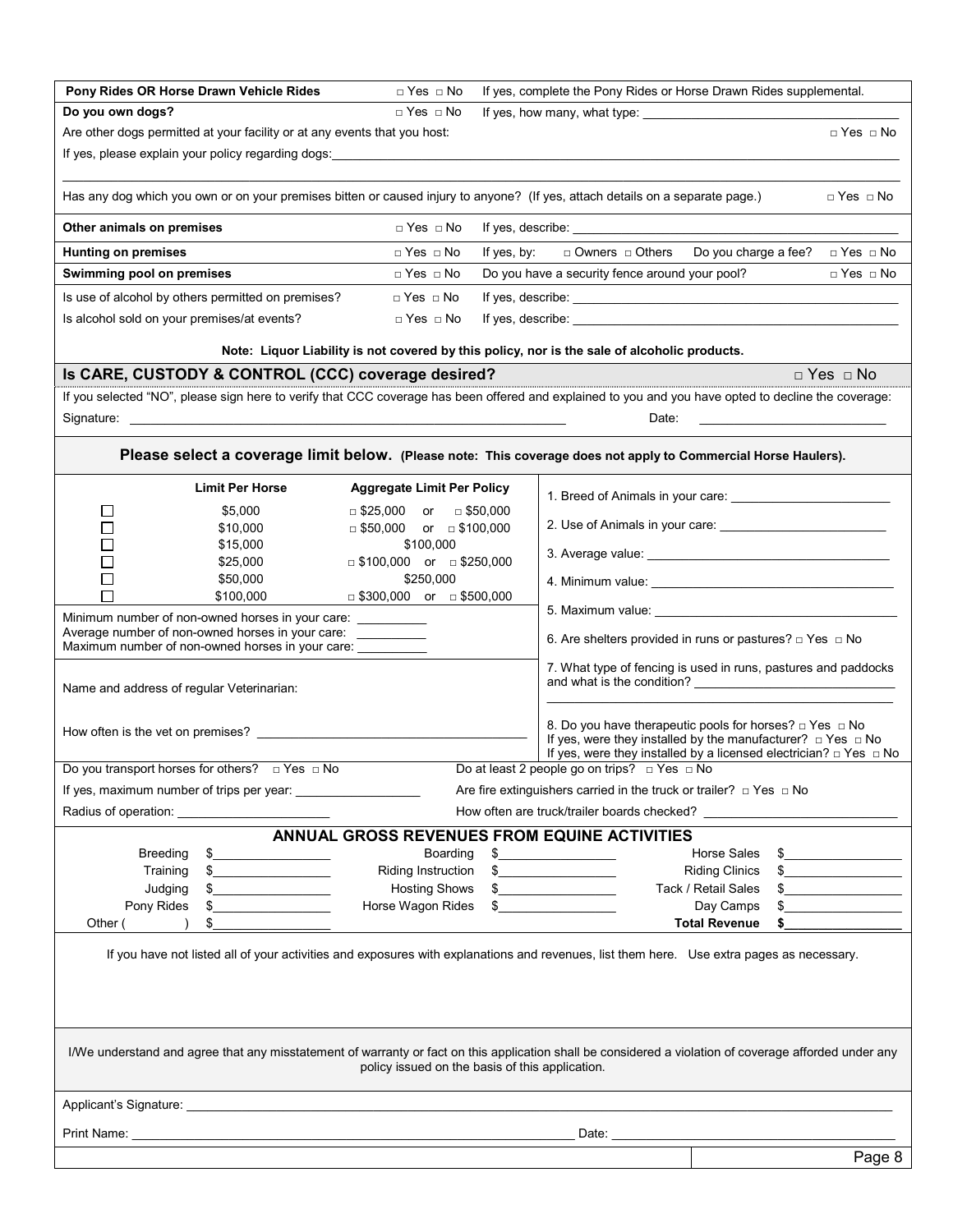# **Replacement Cost Form – Page 1 of 2**

| Applicant:                                     |                             |                                                                 |                                                                                                                           |  |                                                |  |  |  |
|------------------------------------------------|-----------------------------|-----------------------------------------------------------------|---------------------------------------------------------------------------------------------------------------------------|--|------------------------------------------------|--|--|--|
| Location #                                     |                             |                                                                 |                                                                                                                           |  | Sketch floors and indicate outside dimensions. |  |  |  |
| <b>Main Dwelling</b><br>Diagram #              |                             | <b>Partition Walls</b>                                          | □ Drywall □ Plaster □ Other                                                                                               |  |                                                |  |  |  |
| □ Economy                                      | $\Box$ Average              | Ceiling Finish:                                                 | Drywall D Plaster D Other                                                                                                 |  |                                                |  |  |  |
| $\Box$ Custom                                  | $\Box$ Luxury               | Wall Finish:                                                    | □ Paint □ Tile □ Wallpaper                                                                                                |  |                                                |  |  |  |
| <b>Exterior Wall Construction</b>              |                             |                                                                 |                                                                                                                           |  |                                                |  |  |  |
| II<br>% Brick Veneer                           | % Wood, Stucco, Vinyl       | Garage (# Cars) $1 \square 2 \square 3 \square 4 \square$       |                                                                                                                           |  |                                                |  |  |  |
| III % All Stone or All Brick                   |                             | □ Attached □ Carport □ Detached □ Built-In                      |                                                                                                                           |  |                                                |  |  |  |
| Sub-Structure:<br>$\square$ Slab               |                             | Slope of building site:<br>□ Level □ 15% □ 30% □ 45%            |                                                                                                                           |  |                                                |  |  |  |
|                                                | □ Crawl Space<br>□ Basement |                                                                 |                                                                                                                           |  |                                                |  |  |  |
| Is Basement Finished: □ Yes □ No               |                             | Primary type of Flooring:<br>□ Carpet □ Hardwood □ Tile □ Vinyl |                                                                                                                           |  |                                                |  |  |  |
| Total Ground Floor Area:                       |                             |                                                                 |                                                                                                                           |  |                                                |  |  |  |
| # of Stories<br>Ceiling Height                 |                             | Open Porch:<br>Closed Porch:                                    |                                                                                                                           |  |                                                |  |  |  |
| $\frac{1}{2}$<br># Bathrooms                   | Full                        | Deck:                                                           |                                                                                                                           |  |                                                |  |  |  |
| # Kitchen<br># Bedrooms                        |                             | Balcony:                                                        |                                                                                                                           |  |                                                |  |  |  |
| # Fireplaces                                   |                             |                                                                 |                                                                                                                           |  |                                                |  |  |  |
| # Chimneys<br><b>Main Dwelling</b>             |                             | <b>Partition Walls</b>                                          | □ Drywall □ Plaster □ Other                                                                                               |  |                                                |  |  |  |
| Diagram #                                      |                             | Ceiling Finish:                                                 | Drywall D Plaster D Other                                                                                                 |  |                                                |  |  |  |
| $\Box$ Economy                                 | $\Box$ Average              |                                                                 |                                                                                                                           |  |                                                |  |  |  |
| $\square$ Custom                               | $\Box$ Luxury               | Wall Finish:                                                    | $\Box$ Paint $\Box$ Tile $\Box$ Wallpaper                                                                                 |  |                                                |  |  |  |
| <b>Exterior Wall Construction</b>              | % Wood, Stucco, Vinyl       | Garage (# Cars) $1 \square 2 \square 3 \square 4 \square$       |                                                                                                                           |  |                                                |  |  |  |
| II<br>% Brick Veneer                           |                             |                                                                 | □ Attached □ Carport □ Detached □ Built-In                                                                                |  |                                                |  |  |  |
| Ш<br>Sub-Structure:<br>$\Box$ Slab             | % All Stone or All Brick    | Slope of building site:                                         |                                                                                                                           |  |                                                |  |  |  |
|                                                | □ Crawl Space               | □ Level □ 15% □ 30% □ 45%                                       |                                                                                                                           |  |                                                |  |  |  |
| Is Basement Finished: □ Yes □ No               | □ Basement                  | Primary type of Flooring:                                       |                                                                                                                           |  |                                                |  |  |  |
| Total Ground Floor Area:                       |                             | □ Carpet □ Hardwood □ Tile □ Vinyl                              |                                                                                                                           |  |                                                |  |  |  |
| # of Stories                                   |                             | Open Porch:                                                     |                                                                                                                           |  |                                                |  |  |  |
| Ceiling Height<br># Bathrooms<br>$\frac{1}{2}$ | Full                        | Closed Porch:<br>Deck:                                          | sq. ft.                                                                                                                   |  |                                                |  |  |  |
| # Kitchen<br># Bedrooms                        |                             | Balcony:                                                        |                                                                                                                           |  |                                                |  |  |  |
| # Fireplaces                                   |                             |                                                                 |                                                                                                                           |  |                                                |  |  |  |
| # Chimneys<br><b>Main Dwelling</b>             |                             | <b>Partition Walls</b>                                          | □ Drywall □ Plaster □ Other                                                                                               |  |                                                |  |  |  |
| Diagram #                                      |                             |                                                                 | □ Drywall □ Plaster □ Other                                                                                               |  |                                                |  |  |  |
| $\Box$ Economy                                 | $\Box$ Average              | Ceiling Finish:                                                 |                                                                                                                           |  |                                                |  |  |  |
| $\Box$ Custom                                  | $\Box$ Luxury               | Wall Finish:                                                    | $\Box$ Paint $\Box$ Tile $\Box$ Wallpaper                                                                                 |  |                                                |  |  |  |
| <b>Exterior Wall Construction</b>              | % Wood, Stucco, Vinyl       | Garage (# Cars) $1 \square 2 \square 3 \square 4 \square$       |                                                                                                                           |  |                                                |  |  |  |
| % Brick Veneer<br>Ш<br>Ш                       | % All Stone or All Brick    | □ Attached □ Carport □ Detached □ Built-In                      |                                                                                                                           |  |                                                |  |  |  |
| $\Box$ Slab<br>Sub-Structure:                  |                             | Slope of building site:                                         |                                                                                                                           |  |                                                |  |  |  |
|                                                | □ Crawl Space<br>□ Basement | □ Level □ 15% □ 30% □ 45%                                       |                                                                                                                           |  |                                                |  |  |  |
| Is Basement Finished: □ Yes □ No               |                             | Primary type of Flooring:                                       |                                                                                                                           |  |                                                |  |  |  |
| Total Ground Floor Area:                       |                             | $\Box$ Carpet $\Box$ Hardwood $\Box$ Tile $\Box$ Vinyl          |                                                                                                                           |  |                                                |  |  |  |
| # of Stories<br>Ceiling Height                 |                             | Open Porch:                                                     | sq. ft.                                                                                                                   |  |                                                |  |  |  |
| # Bathrooms<br>$\frac{1}{2}$                   | Full                        | Closed Porch:<br>Deck:                                          | in the second service service services and service services of the service service service services of the ser<br>sg. ft. |  |                                                |  |  |  |
| # Kitchen<br># Bedrooms                        |                             | Balcony:                                                        | in the set of the set of the set of the set of the set of the set of the set of the set of the set of the set o           |  |                                                |  |  |  |
| # Fireplaces                                   |                             |                                                                 |                                                                                                                           |  |                                                |  |  |  |
| # Chimneys                                     |                             |                                                                 |                                                                                                                           |  |                                                |  |  |  |